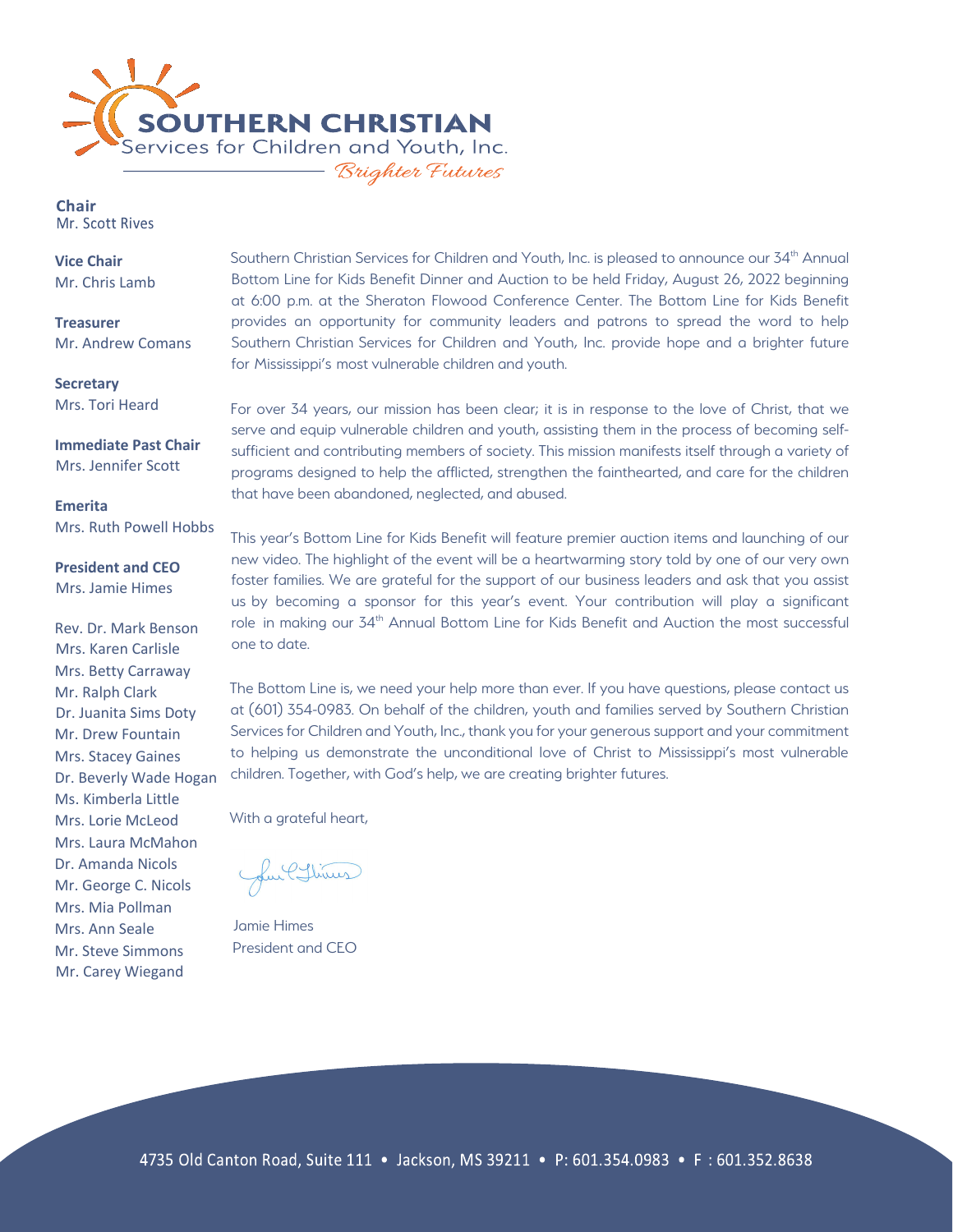## Bottom Line for Kids **Sponsorship Opportunities**

| $\boldsymbol{\frac{\$~25,000}{\mathcal{A}}\ \mathcal{A}}$ | Sole sponsorship of a select category: Dinner, Cocktail Reception, or Auction<br>Premier seating for 20 guests at two reserved tables of 10 each<br>• Prominent name recognition on all website, social media and<br>media coverage<br>● Name(s) will be listed in the video, invitation and program<br>Name listed on donor wall |
|-----------------------------------------------------------|-----------------------------------------------------------------------------------------------------------------------------------------------------------------------------------------------------------------------------------------------------------------------------------------------------------------------------------|
| $$15,000$<br>Saint                                        | Acknowledgment as a partner of the agency during the event<br>Premier seating for 16 guests at two reserved tables of 8 each<br>Prominent name recognition on all website, social media, and<br>media coverage<br>• Name(s) will be listed in the video, invitation and program<br>Name listed on donor wall                      |
| \$10,000<br>-<br>Juardian                                 | Acknowledgment as a partner of the agency during the event<br>Premier seating for 14 guests at two reserved tables of 7 each<br>Prominent name recognition on all website, social media, and<br>media coverage<br>• Name(s) will be listed in the video, invitation and program<br>• Name listed on donor wall                    |
| \$5,000<br>Protector                                      | Acknowledgment as a partner of the agency during the event<br>● Reserve seating for 12<br>● Name recognition in all media and printed materials<br>Name listed on donor wall                                                                                                                                                      |
| $$2,500$<br>Mentor                                        | Acknowledgment as a partner of the agency during the event<br>● Reserve seating for 10<br>Name recognition in all media and printed materials<br>Name listed on donor wall                                                                                                                                                        |
| \$1,000 Table Host                                        | Reserve table for 8                                                                                                                                                                                                                                                                                                               |

\$1,000 Hands of Providence Award Reserve table for 8